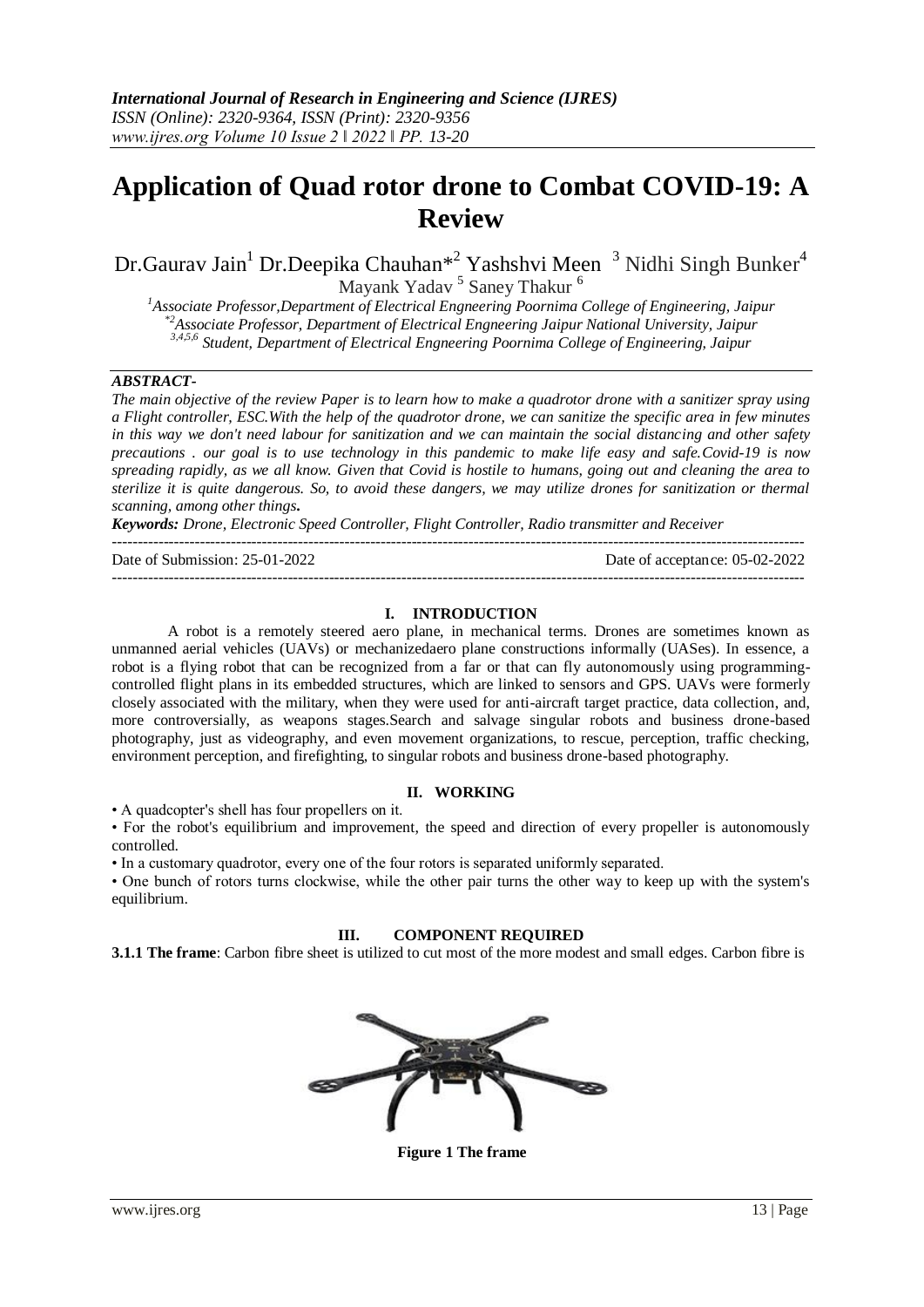a composite material comprised of numerous layers of intertwined carbon fibres that have been unbendingly set inside an epoxy grid. Each quadcopter or multirotor plane requires an edge to house the various parts. The weight, size, and materials are on the whole intriguing viewpoints here. We will utilize the DJI Flame Wheel F450 or one of thenumerous different choices available. This is a phenomenal quadcopter outline. It is strong, light, and has a reasonable format with a hidden power scattering board (PDB) that is perfect and simple. Countless extra parts and decorations are likewise accessible from different sites. There are a few clones accessible, a significant number of which have the equivalent understood PDB and troublesome improvement as the first.

#### **3.1.2 Motors:**



 **Figure 2 Motor**

The engines have a clear purpose to push the propellers around. Motors are measured in kilovolts, and the greater the kV rating, the faster the motor rotates at a constant voltage. When buying an engine, most places will tell us how many amps the ESC should have and what propeller size we should use. A 1000kV motor is a suitable size in any scenario, according to our findings. BLDC engines (brushless dc engines) will be used. Brushless DC motors (also known as BLDC motors or BL motors) are DC motors that do not have any brushes.The controller provides current pulses to the motor windings, which regulate the speed and power of the organised motor. These engines excel at producing a lot of power across a wide range of speeds. Brushless engines use indefinite magnets to spin around a fixed armature, eliminating the requirement for electricity to be supplied to the armature. The remuneration of equipment allows for a wide range of capabilities and adaptability. They are noted for their smooth movement and holding power when fastened.

#### **3.1.3 Electronic speed controller:**



#### **Figure 3 Electronic speed controller**

The electronic speed control, or ESC tells the motors how fast they should turn at any given moment. One ESC for each engine is required for a quad copter. Through a wire tackle or a power scattering board, the ESCs are then directly connected to the battery. Many ESCs feature an implicit battery eliminator circuit (BEC), which allows us to manage things like the conflict flight control load up and the radio gatherer without having to connect them to the battery directly. Because the quad copter's motors must all turn at the same speed to achieve precise flight, the ESC is essential. Attempt to coordinate a motor with an esc in the majority of cases.

#### **3.1.4 Flight controller**

The quad copter's 'mind' is the flight control load up. It holds the sensors, like whirligigs and accelerometers that decide the speed at which every one of the quad copter's motors turns.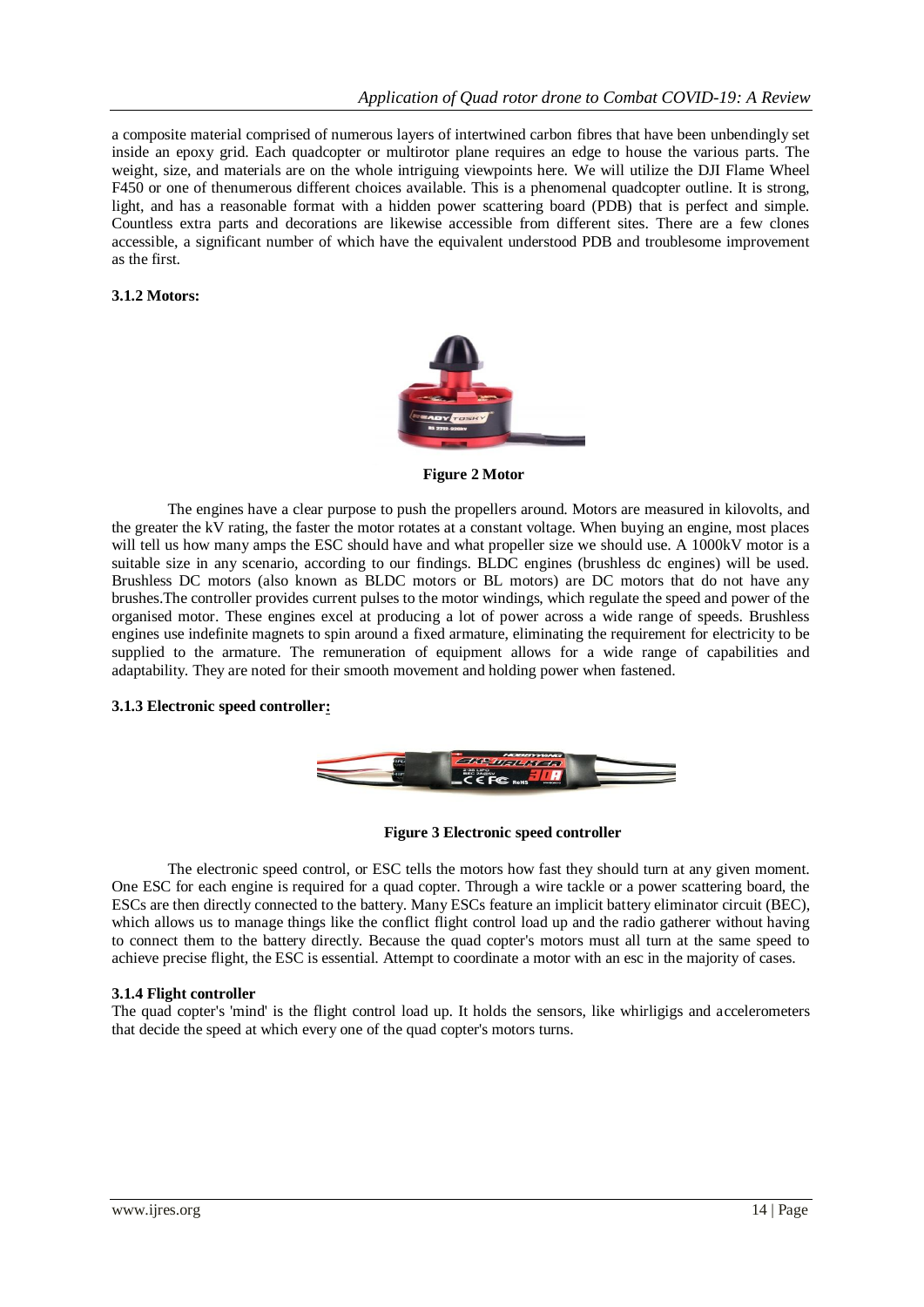

 **Figure 4 Flight controller**

Flight control loads fluctuate in trouble from easy to startling. The CC3D is an awesome flight control bundle for first-time quad copter producers. It is tolerably estimated, simple to set up, and offers a great deal of use. We will not need to gain another board in the event that we need to move up to a hex copter or lead an examination with a trooper later. Libre pilot is an item that cc3d works with. A flight controller (FC) is a little circuit-driving body with differing levels of intricacy. Its ability is to arrange the RPM of every motor while considering data. The flight controller gets an order from the pilot to drive the multi-rotor forward, and it picks how to deal with the motors depending on the situation.

#### **3.1.5 Radio transmitter and receiver**

We can work the quad copter with the assistance of the radio transmitter and collector.



**Figure 5 Radio transmitter and receiver**

There are a few good models accessible, not withstanding a fundamental quad copter will need somewhere around four channels. We suggest utilizing an 8-channel radio so we can conform to future exercises that may request more channels. We utilized fly sky fsct6b for this situation. It is unobtrusive and sensible, has a decent reach, and delivers the ideal outcome. At the point when we secure them, make sure to tie them together prior to mounting them on the quad. A Drone Radio Transmitter is an electrical gadget that utilizations radio signs to convey orders to the Radio Receiver, which is associated with the robot being controlled distantly. Orders are conveyed through channels on a FPV.

## **3.1.6 Battery**

LiPo batteries, which come in a variety of sizes and configurations, are typically used in quad copters. 3S1P batteries, which feature three comparable cells, are the most common .This battery is valued at 11.1 volts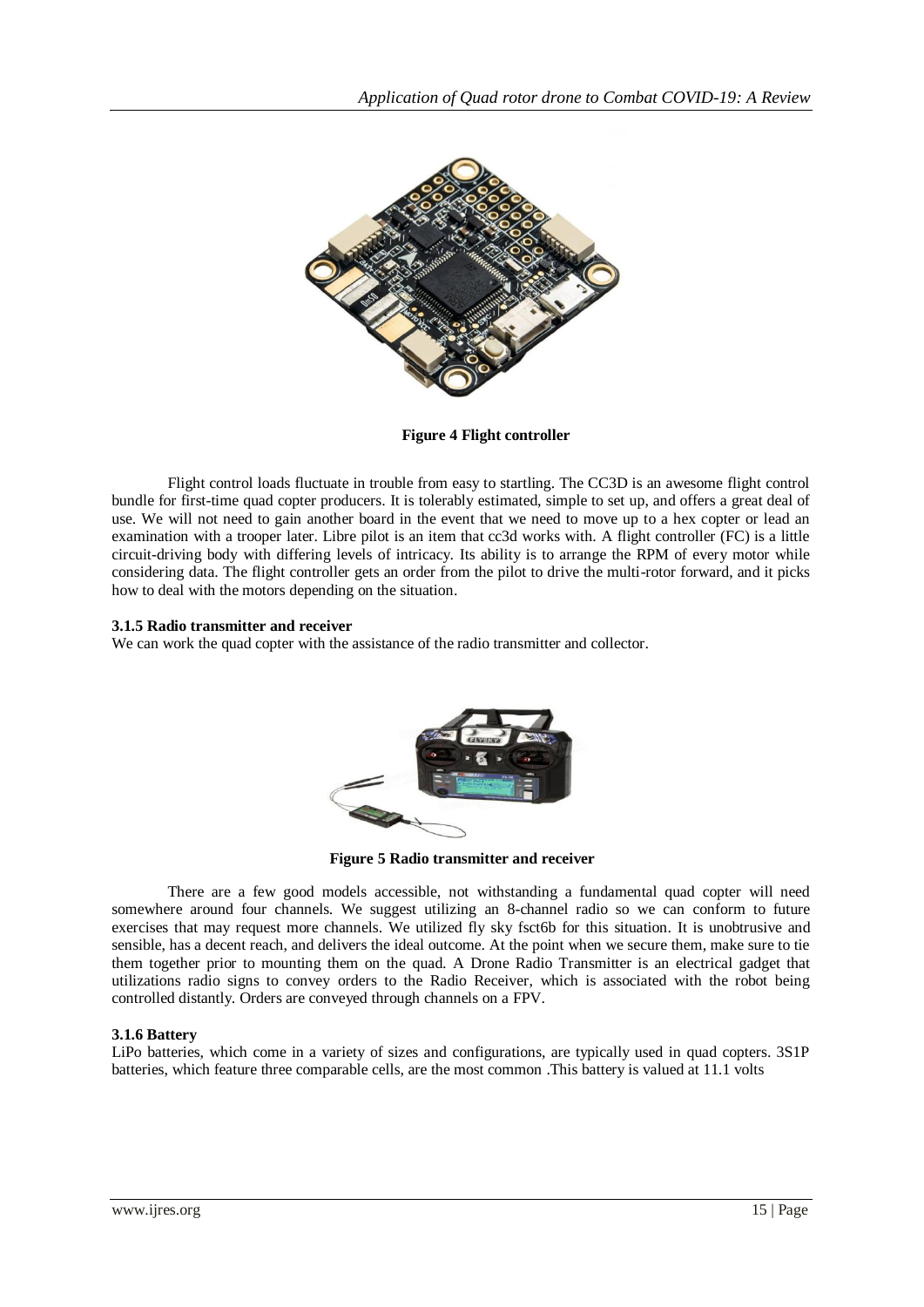

#### **Figure 6 Battery**

.since each cell has a 3.7-volt voltage. Just like a power rating in arithmetic, LiPo batteries have a C rating (which addresses milliamps every hour). The C rating indicates how quickly the battery can transmit electricity, while the power rating indicates how much power it can deliver. Due to the fact that larger batteries check more, there is always a trade-off between flying duration and total weight.If we assume that our quad copter is capable of lifting the increased weight, increasing the battery power by half will give us half the actual flying time. This exercise will necessitate the use of a 2200mah lip 11.1v battery. Lithium-ion batteries may also play a role in the electric car transition era. The energy thickness of LiPo battery cells differs from nickel cadmium or nickel metal hydride batteries on different occasions. Because LiPo batteries are so light and flexible, they may be manufactured to almost any size or form.

#### **IV. ASSEMBLING OF DRONE**

If it is not too much effort, study and thoroughly grasp the components that we will collect here before commencing the project.

 $\triangleright$  Take the quad copter f450 edge's base plate and patch the esc positive and negative prompts on the pub.

Currently, attach the quad copter's arm to the drone's base plate.

 $\triangleright$  Position the flight regulator in the middle and make a point of facing the load forward.



 **Figure 6 force on drone**

The F450 usually comes with two red-coded arms and two white-coded arms, which we may use as frontaligned arms.

Join the attachment pin and the xt60 female pin on the pdb.

I. Connect the esc pwm connections to the flight regulator as shown in the diagrams m1, m2, m3, and m4.

II. Attach the engines to the quad's arm using projectile connections and connect them to the esc.

III. Assign the centre wire (yellow) to the esc's middle wire; this is the sign wire and should not be mixed.

IV. Attach the upper plate to the drone and tighten the screws; moreover, zip tie the esc and other extended connections to connect the collector to the flight control load up.

V. Right now, our quad copter can be changed.

## **V. DYNAMICS OF QUADROTOR**

Movement of drone are classified into four types based on relation motion between four propellers:

1) Throttle

2) Pitch

3) Roll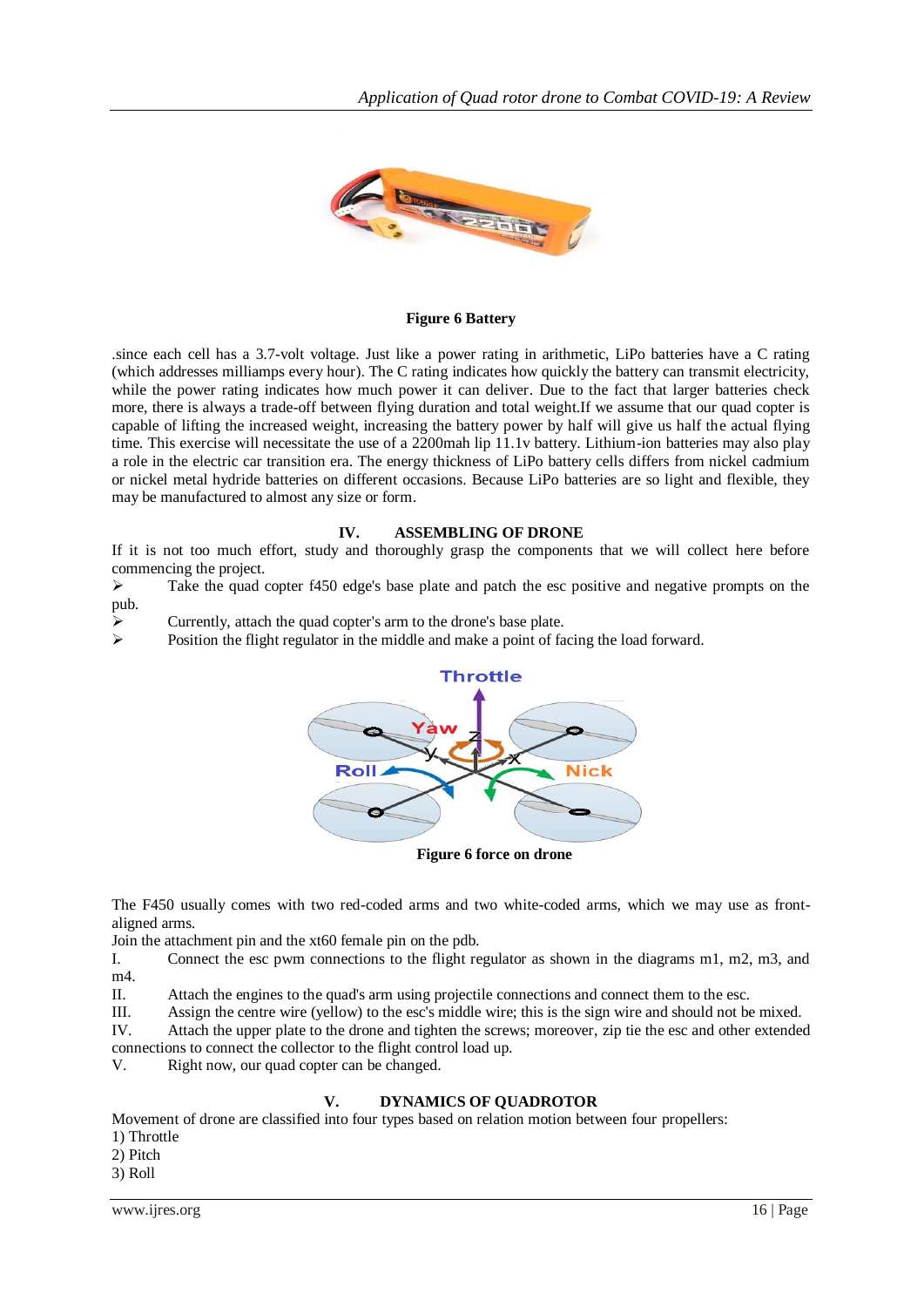## 4) Yawn.

## **5.1.1 Throttle /Hover**

Choke is a term used throughout the robot development process. If each of the four propellers runs at its normal pace, the robot will come to a halt. The robot will ascend if each of the four propellers runs at a faster pace. This is referred to as robot drifting.

## **5.1.2 Pitch**

Pitching movement refers to the movement of a robot around a parallel hub (either forward or backward). If two rear propellers spin quickly, the robot moves forward. The robot will reverse direction if two front propellers are spinning at high speeds.

## **5.1.3 Roll**

Moving movement refers to a robot's evolution around a longitudinal pivot. The robot will travel to the left if two right propellers spin at a high speed. The robot will travel in the proper direction if two remaining propellers spin quickly.

## **5.1.4 Yawn**

The Yawning movement is defined as the rotation of the robot's top about a vertical pivot (to the left or right). The robot will pivot in the opposite direction of clockwise bearing if two right-inclining propellers spin quickly. The robot will turn clockwise if two propellers from the left corner to the left corner run at high speeds.

## **VI. FORCE ACTING ON DRONE**

**6.1.1 Weight:** Because of the mass of robot, the weight power consistently acts toward gravity.

Higher the heaviness of robot, more force is needed to lift and move the robot.

Weight of robot = mass of robot  $\times$  speed increase because of gravity.

**6.1.2 Lift:** Lift refers to the upward force exerted by the robot. The pressing factor contrast throughout the robot is responsible for this power (in vertical heading). As a result, lift power is determined by the speed, size, and condition of the propeller edge. Lifting the body against gravity is necessary. To generate this force, each of the robot's four propellers spins at a fast speed.

#### **6.1.3 Thrust**

The force that pushes the robot to move is referred to as pushed force. However, the rotor plane is likely to be used for drone components. The thrust is vertical while drifting. The robot will shift forward or backward whenever the push is angled. This is necessary for the robot to travel in the desired direction at the same pace. Two propellers have accelerated the desired movement.

## **6.1.4 Drag**

Drag is the force that opposes the robot's movement in the opposite direction due to air resistance. This might be due to the air thickness and the pressing factor contrast. A streamlined robot state is chosen to reduce drag.

## **VII. MOTION OF DRONE**

## **7.1.1 vertical motion:**

Drones rely on rotors for propulsion and control. A rotor may be likened to a fan since they both work in the same way. By rotating sharp edges, air is forced down. All powers are plainly two-by-two, meaning that the air pushes back up on the rotor as the rotor pulls down on it. This is the essence of lift, which essentially boils down to controlling vertical and descending power. The faster the rotors rotate, the more visible the lift is, and vice versa. In the upward plane, a robot can now roam, rise, or plunge. The net force of the four rotors pushing the robot up must match the force of gravity drawing it down in order for it to drift. So, what about ascension, as it is known among pilots? Increasing the push (speed) of the four rotors until the vertical power exceeds the weight is all that is required. After that, we could lower the push slightly, but the robot now has three abilities: weight, push, and air drag. As a result, in any circumstance, we will demand that the engines be more prominent than a float. Dropping needs a 180-degree action reversal: To lower the net power, reduce the rotor push (speed).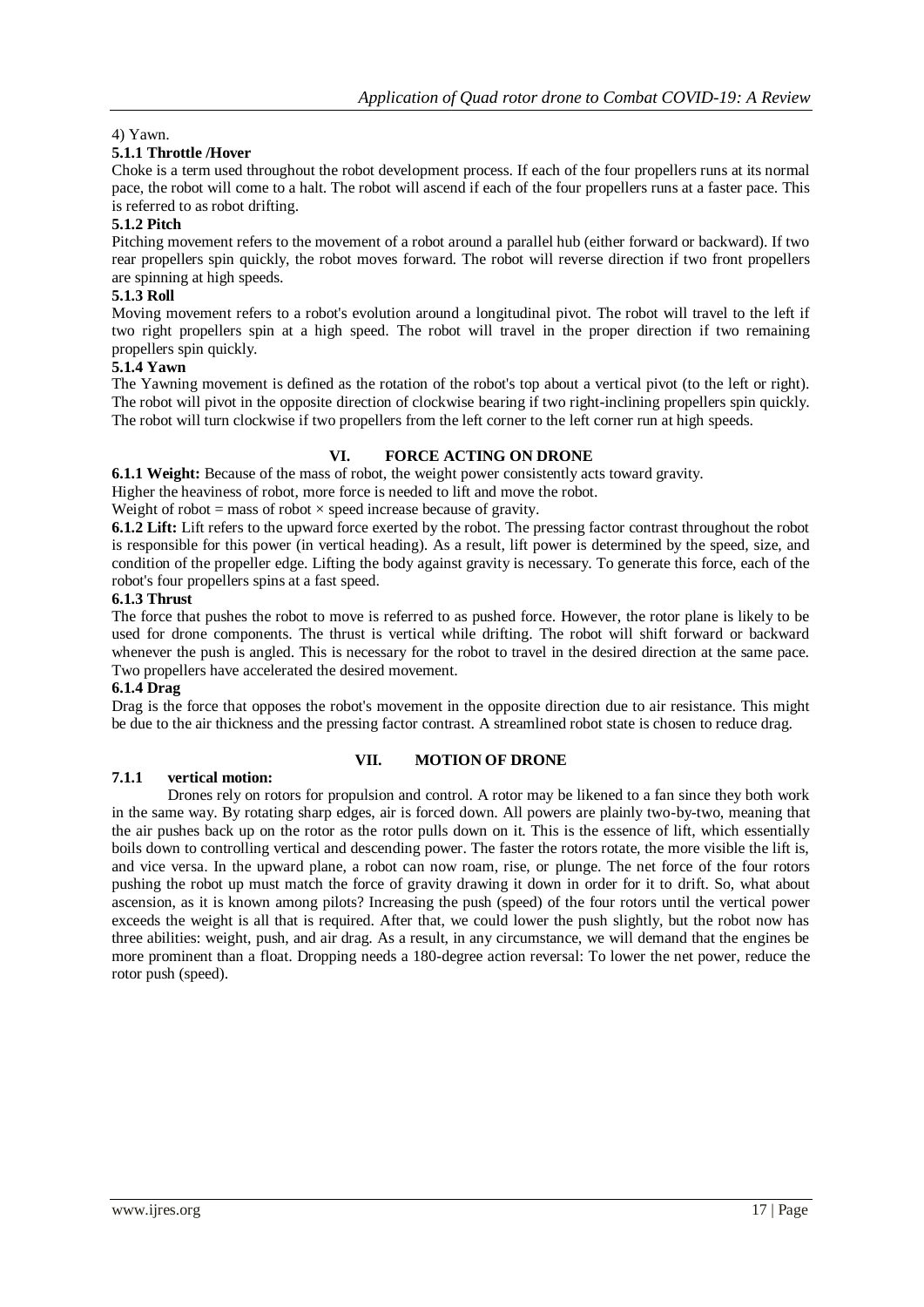

**Figure 7 Turning**

#### **7.1.2 Turning:**

The red rotors rotate counterclockwise, whereas the green ones rotate clockwise in this arrangement. The absolute rakish force is 0 with the two rotor configurations rotating in opposite directions. Rakish energy is quite similar to direct force, and we can measure it by recreating the exact speed by taking a latency snapshot. Be prepared. What does dormancy look like in a snapshot? Apart from pivoting, it is similar to the mass. It does become a little complicated, but all we need to know is that the rakish force is dependent on the speed at which the rotors revolve. If there is no force acting on the framework (the framework in this case being the robot), the absolute exact energy should remain constant (zero for this situation). We will say the red counterclockwise rotors have a positive exact force and the green clockwise rotors have a negative rakish energy to make things clearer. We will give each rotor a value of  $+2$ ,  $+2$ ,  $-2$ ,  $-2$ , which equals nothing (I left off the units). Let us say we need to move the robot to the side. Assume We reduce rotor speed such that it now has a precise energy of - 1 rather than - 2. The robot's absolute exact energy would now be +1 if nothing else happened. Obviously, it is not going to happen. As a result, the robot pivots clockwise with the objective of having a precise force of -1 on the robot's body. Blast. Revolution.

#### **VIII. FORCE ACTING ON PLANE**

Demonstrations of gravity should be gauged. Move forward with the robot. To move the robot, push it. Oppose gravity and air opposition. Robots can turn and move upward. The accelerometer and gyro meter are the sensors utilized in this task. Fundamental sensors are underlying to the fight regulator. We mastered everything about quadrotor drones in this task. We can add the two extra sensors indicator and magnetometer to the fpv camera vtx setup in the future to use it as a realistic robot. It is likewise a long-range drone for us.

450-size drones: Due to the model's advances, the controller's arrangement was separated into two phases: a theoretical stage including the mathematical model and controller's arrangement, and a certified execution of the theories on the real model. The speculative model was utilized to assess the quadcopter's parts and gauge a theoretical control system, while in the exploratory stage, it was found that the theoretical adjustments brought about the improvement of a plant that did not meet the entirety of the authentic structure's characteristics, so a preliminary change in the limits was required.

The quadcopter veered off from its novel condition in outdoors trips because of the impact of the wind currents present; all things considered; the pilot could physically control this. It is prompted that a satellite position controller be remembered for the future to keep away from area float brought about by the breeze when utilizing the quadcopter's basic GPS module.

Indeed, even while the discoveries show that the conceivable utilization of these flying stages in undertakings may give critical advantages, the exploration is as yet in its beginning phases. The UAV systems would be important accomplices later on advancement of adventures; in any case, the impediment of this execution comes from the absence of a dependable application for expansive degree and business use, just as the lawful limitations set on nations for the utilization of robots outside or possibly indoor conditions. It will likewise be expected to break the perspective of customary corporate techniques utilized on specific activities like checking, assessments, transportation, and other; and to work together with robots to work with such assignments.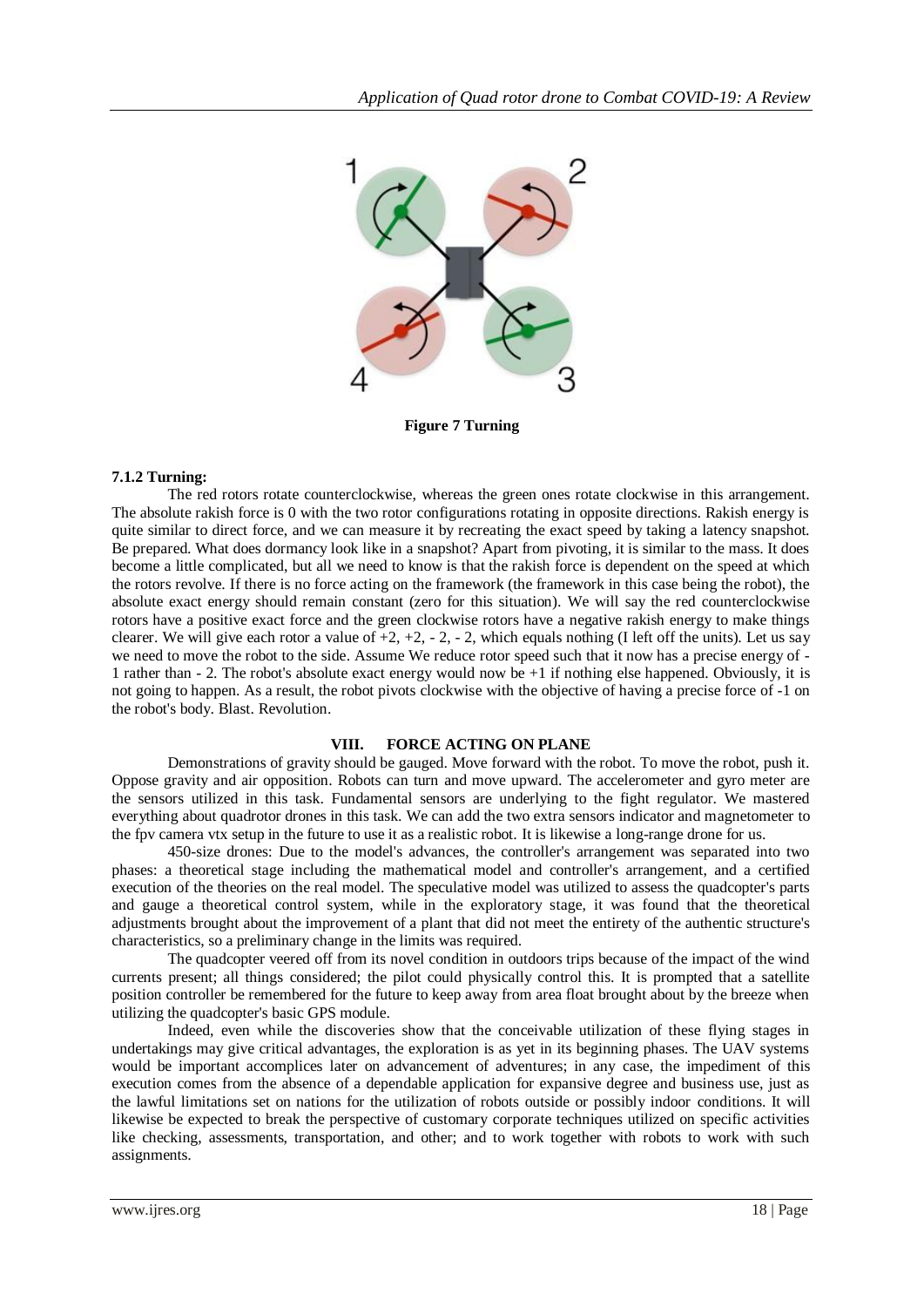Existing airborne guidelines ought to be supplanted or altered, and new ones ought to be carried out to stay up with the utilization of robots in like manner mechanical assignments.

As per information given by the EASA office, another rule dependent on the results of past EASA occurrences of examination created since 2016 was imparted to the European Commission in February 2018. It is important to get a reaction regarding this matter before the finish of 2018, so these proposals may be completely executed by the beginning of 2019.

Future works will connect in an assortment of ways. The Newton–Euler conditions were utilized to make this controller; in any case, the Lagrange conditions may have been utilized to explore this system as well. This will choose under a comparable administrative structure that different occasions of examination on the assessment of the two controllers in a certifiable application might be required. Another methodology is to design the controller without rolling out generous improvements, as in this investigation. Therefore, the system's parts, just as the controller, would be really astounding. Further exploration will take a gander at the attestation of the issue brought up in this examination utilizing an assortment of controllers, like fluffy rationale, nonlinear control, neural associations, and versatility. Escalated issue and setting cognizance, matched with the proper robot design, may really be a distinct advantage for the utilization of this innovation; by and by, it should be upheld by an appropriate regulatory construction, close by capacities, and reasonability procedure. As a component of their COVID-19 reaction, enable creation network chiefs should have the option to see the entire picture to make cost-proficient and effective decisions. The work of robots in the conveyance of lab tests or clinical supplies still cannot seem to exhibit huge or notable worth, yet various countries have worked out how to dispatch drones rapidly because of guidelines and other empowering factors. For robots to be viewed as a reasonable answer for the COVID-19 pandemic, the issue should be plainly characterized, and a setting assessment for utilizing drones should be led, which will ultimately help in the setup of better robot game plans and use cases, exhibiting a genuine effect on wellbeing (and related) outcomes. The most exceptional use cases, regions, courses, products, and transportation modalities ought to be enlightened by an intensive comprehension of the current prosperity creation network structure's arrangement, which will give a methodology to (monetarily shrewd) and powerful store network improvement through meanders aimlessly. Without a solid genuinely supporting organization and a moving environment, the convincing utilization of development cannot be extended. Engaging the climate gets basic to operationalize the utilization of robots for pandemics or, all the more ordinarily, wellbeing store network activities. At long last, advancement sourcing and expert centre decision ought to be directed through a careful, clear procurement association and quality affirmation.

#### **IX. CONCLUSION**

Robots are otherwise called computerized raised vehicles (UAVs) or self-ruling airplane structures (UASes). Robots are utilized in an assortment of circumstances, including salvages, military activities, and robot conveyances. Coronavirus is presently spreading at a fast rate, obviously. Since we realize Covid is antagonistic to people, going out and cleaning the region for sanitization is very hazardous. Thus, to forestall these risks, we may utilize drones for disinfection. This is something we can do now or in the future. We are using a quadcopter, which has four propellers in every one of its four corners. In a customary quadrotor, every one of the four rotors is set at an equivalent separation from each other to keep up with the structure's equilibrium; one bunch of rotors turns clockwise, while the other pair turns counterclockwise to rise (float); and all rotors should run at high velocities. The robot can push ahead, in reverse, and side-to-side by changing the speed of the rotors. choke, pitch, roll, and yawn are four distinct types of propeller movement. The edge, engines, flight regulator, radio transmitter and beneficiary, propellers, and battery are completely needed to construct a quadrotor drone. Those are the critical parts that we need to develop a quad copter.

#### **X. FUTURE SCOPE**

The Federal Aviation Administration (FAA) is authorizing new robot action guidelines as they become all the more notable. A portion of these principles incorporate the robot's driver's base age, the most elevated flying tallness, drone weight, drone speed, and the long periods of day when a robot can be flown. They have likewise attempted to propel drone proprietors to enlist their machines. By 2020, it is normal that there will be an enormous number of robots in the sky, requiring oversight of robot traffic. To other people, robots can be viewed as unpleasant and a security danger; transport robots can be seen as an expected objective for robbery. How might we keep drones from being harmed by these criminals? There is presently no standard advancement accessible to forestall this. Notwithstanding, when Amazon Prime Air robots are annihilated, they will give landing cushions, hand-off information back to the dispersion place, and play a boisterous sign. UAVs are not only another contraption that can help you catch intriguing recordings and photographs. Robots have a wide scope of uses, and their adaptability has permitted them to quickly incorporate into our day by day lives. It is inevitable until robots become a vital piece of our day-by-day life.